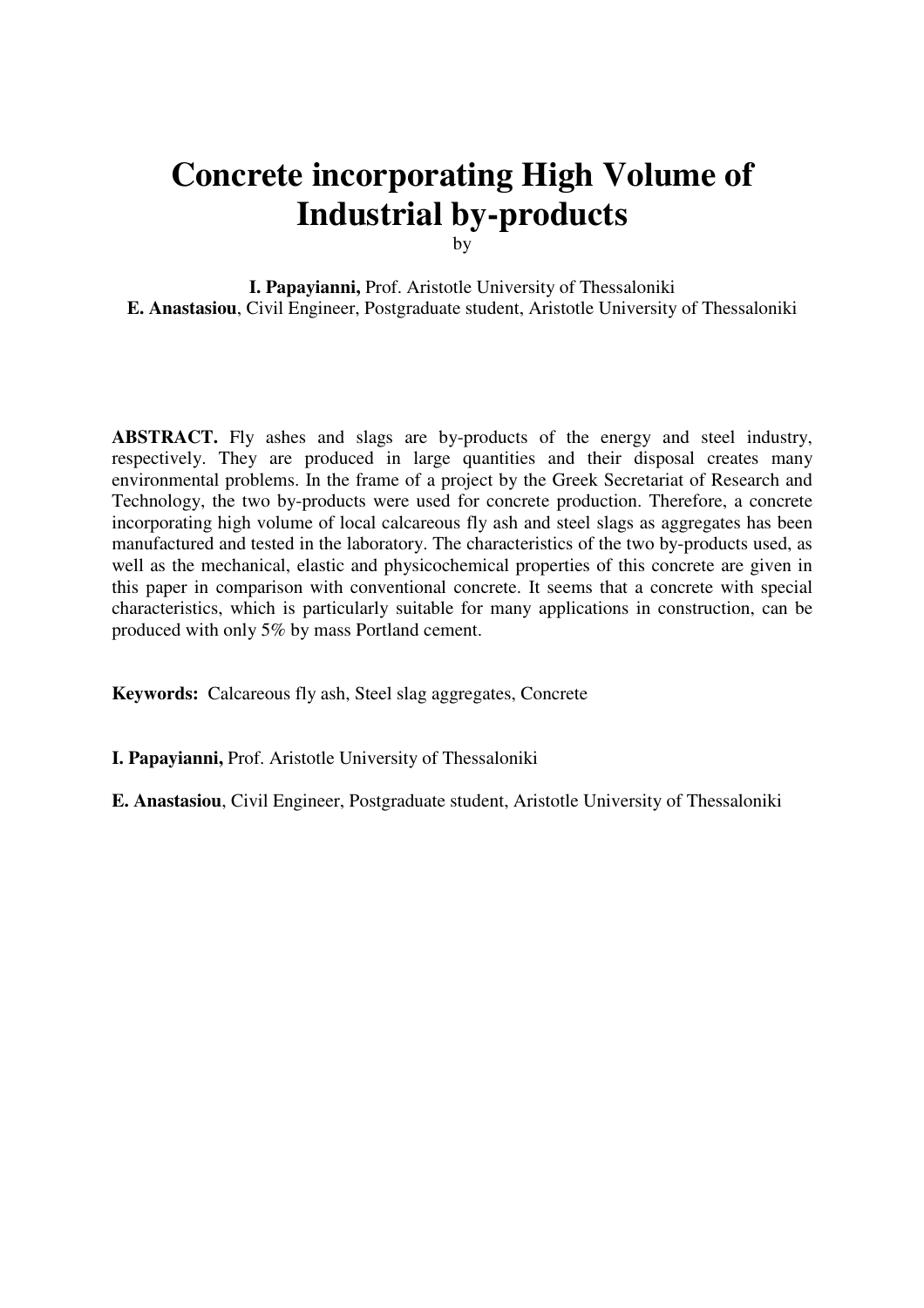#### **INTRODUCTION**

Industrial by-products are marginal materials emanating from industry plants. Depending on the existing utilisation options, they can be either designated as waste or as useful resources. In the former case the by-product needs to be disposed of, which has proven to be not only a financial burden for the production industry, but, most importantly, a cause for considerable environmental problems [1], [2]. On these grounds, successful utilisation possibilities for byproducts show great potential for ecologic and economic benefits.

The concrete industry is an important part of the economy and a major consumer of natural resources, and as such it has to face the challenge of sustainability. Since natural resources are scarce, the concrete industry must consider a more efficient use of resources adopting and incorporating alternative materials such as industrial by-products. Fly ash and steel slag form two substitutes for natural resources with great potential for use in concrete manufacturing. High Calcium Fly Ash (HCFA), the solid residue generated by lignite-fired power stations in the production of electricity, is a by-product of the power industry produced in large quantities in Greece (8 million tonnes per year). Steel slags are water-cooled, non-metallic by-products of the steel making process. In Greece the estimated amount of steel slag output reaches the 0.5 million tonnes per year. One important factor is that the properties of industrial by-products vary accordingly to the local conditions and therefore for have to be tested and managed separately. However, research [3], [4], [5], [6] has shown that, generally, HCFA and steel slag have pozzolanic properties and can be used as a binder in concrete manufacturing, providing technical advantages in the durability of concrete. Furthermore, steel slag aggregates can substitute natural aggregates [7], especially in countries such as Greece, which use mainly limestone as conventional aggregate. The scope of this report is to explore the possibility of utilising high volumes of HCFA and granulated steel slag as binder, and steel slag as aggregates to produce a low-cost, durable, and environmentally efficient concrete.

#### **EXPERIMENTAL WORK**

## **Materials**

Ordinary Portland cement type CEM I was used in the making of concrete specimens. The steel slag used was from Sidenor S.A. steel industry plant in Thessaloniki, and HCFA from the Greek National Electricity Company power plant in Ptolemaida. The chemical composition of these by-products is given in Table 1. The interoperability of the binders was tested by producing mortars with standard sand (EN 196-1). The development of strength in mortars prepared with slag of fineness <0.075mm can be seen in Table 2.

Table 1 Chemical composition of calcareous fly ash and steel slag

| Chemical composition % FeO CaO MgO $Al_2O_3$ MnO SiO <sub>2</sub> K <sub>2</sub> O NaO SO <sub>3</sub> |  |                                       |  |  |  |
|--------------------------------------------------------------------------------------------------------|--|---------------------------------------|--|--|--|
| Calcareous fly ash                                                                                     |  | 4.5 32.5 2.5 14.7 - 30.8 1.5 0.4 4.75 |  |  |  |
| Steel slag                                                                                             |  | 25.0 39.0 4.7 4.6 5.5 16.5 - - -      |  |  |  |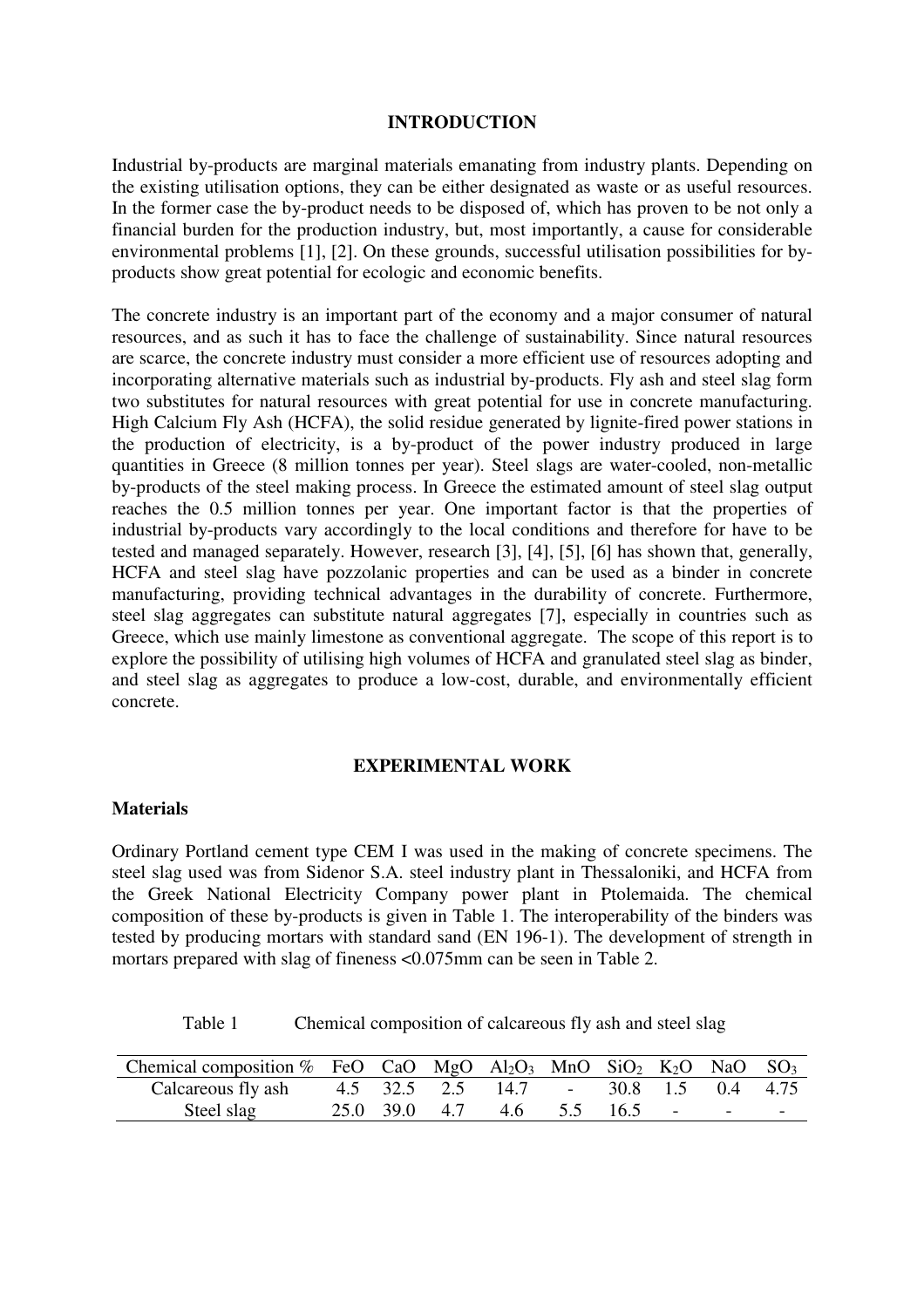| Binder                           |    |    |        |         | Compressive strength (MPa) Flexural strength (MPa) |         |  |
|----------------------------------|----|----|--------|---------|----------------------------------------------------|---------|--|
| CEM I45 $\%$ Slag $\%$ HCFA $\%$ |    |    | 7 days | 28 days | 7 days                                             | 28 days |  |
| 70                               |    |    | 31.3   | 38.4    | 6.7                                                |         |  |
| 70                               |    |    | 37.1   | 47.4    | 74                                                 | 8.4     |  |
| 50                               | 20 | 30 | 28.6   | 39.9    | 6.0                                                |         |  |

Table 2 Strength development of various mortar mixtures

| Table 3 |  | Properties of river sand, steel slag and crushed limestone aggregate |  |
|---------|--|----------------------------------------------------------------------|--|
|---------|--|----------------------------------------------------------------------|--|

| Property              | River sand | Limestone aggregate | Steel slag aggregate |
|-----------------------|------------|---------------------|----------------------|
| Bulk specific gravity | 2.65       | 2.68                | 3.33                 |
| Water absorption $%$  |            |                     |                      |

Crushed limestone, river sand, and steel slags were used as aggregates. A Los Angeles test was carried out to determine the soundness of steel slag aggregates, which showed loss of 17.14% and 13.86% for maximum aggregate size of 1" and 3/8" respectively, according to AASHTO T96. The natural and steel slag aggregates were tested to determine bulk specific gravity and water absorption. The results are shown on Table 3. All coarse aggregates had a maximum size of 31.5mm and the final mixture of aggregates had grading within the margins shown on Table 4.

# **Mixture Design**

The parameters for the mixture design were:

- The replacement of cement with HCFA and/or granulated steel slag in the binding system
- The use of steel slag aggregates in partial (coarse aggregates) and total replacement of natural aggregates.

The concept of the compositions was that of a concrete with binder content of 280 kg/m<sup>3</sup>, low w/c ratio (~0.50) and high specific gravity for use in massive concrete applications such as pavements, dams, covering of radioactive sources or heavy precast concrete products. Superplasticiser at a ratio of 2% by mass of binder was used to ensure good workability and compaction of concrete.

| Sieve opening, mm Percent passing |       |
|-----------------------------------|-------|
| 31.5                              | 100   |
| 16                                | 70-87 |

Table 4 Aggregate grading used in the produced concrete

| 16   | 70-87     |
|------|-----------|
| 8    | $45 - 68$ |
| 4    | $30 - 52$ |
| 2    | 18-40     |
| 1    | $10 - 30$ |
| 0.5  | $5 - 20$  |
| 0.25 | $2 - 13$  |
|      |           |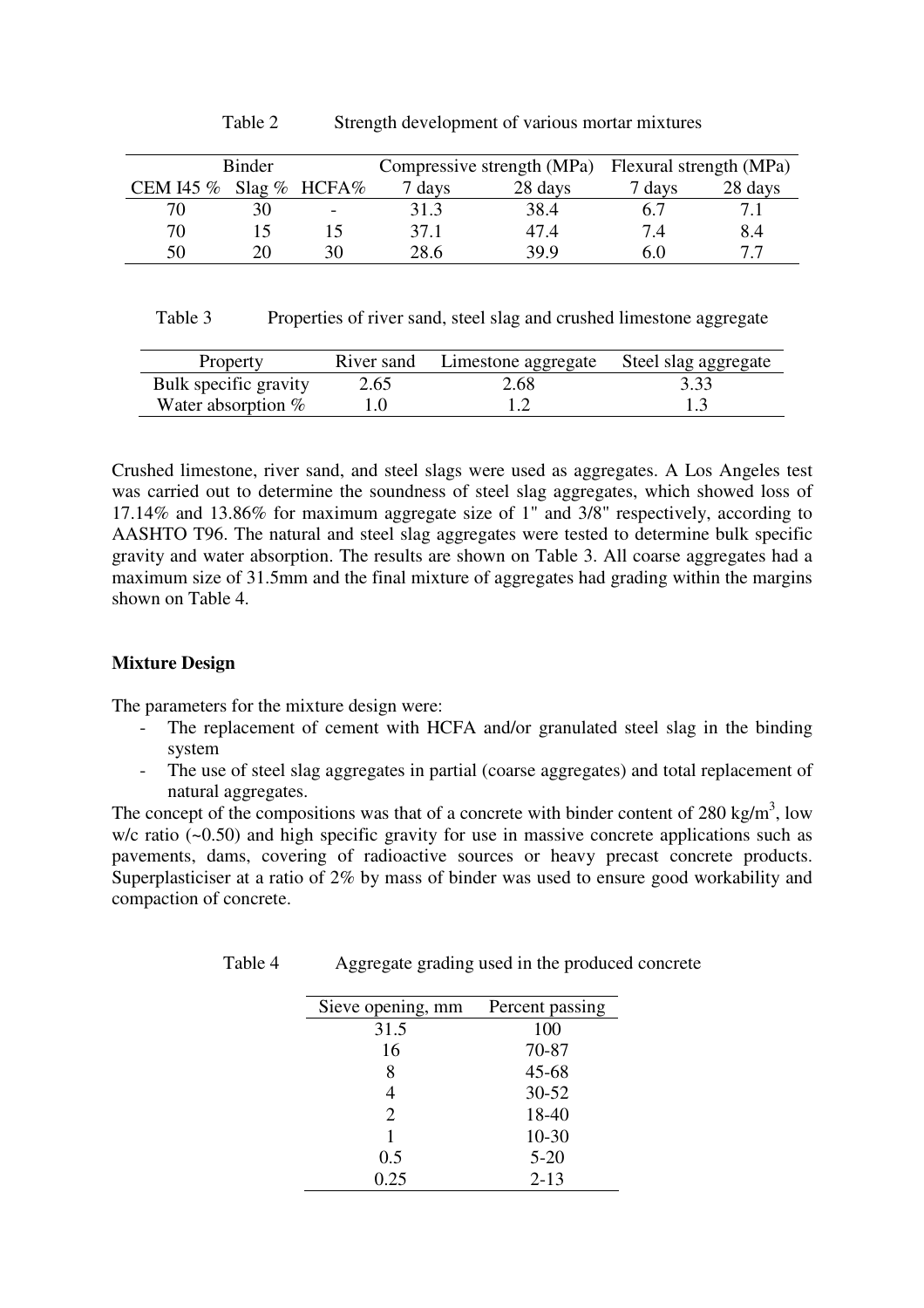

Figure 1. The composition of some of the concrete mixtures tested

A total of 8 compositions were manufactured to test the properties of concrete with variable amounts of by-products against conventional concrete, according to Table 5. The first 6 (compositions L1 to L6) were carried out in the laboratory while compositions S1 and S2 were carried out in larger scale on-site, based on the findings of the laboratory tests. Some of the concrete mixtures are shown in Figure 1.

For each composition, concrete cylinders 150mm in diameter and 300mm high were cast to determine unit weight, compressive strength, split tensile strength, and the modulus of elasticity. Beam specimens 100x150x700mm were cast to measure the flexural strength and 100x400x400mm specimens were cast to determine abrasion resistance according to ASTM C779. Some cubic 150x150mm specimens were also cast to measure resistance to wet-dry cycles, the dynamic modulus of elasticity, and exposure in outdoor conditions. The compressive strength in mixtures S1 and S2, cast on-site was determined by crushing a big number of cube specimens. These specimens were prepared by a ready-made concrete industry during the course of a relevant demonstration project for production of concrete. The concrete produced was used for the making of blocks for jetty construction and also as a test part of a highway. A modified Vebe test was carried out in the laboratory to measure workability of fresh concrete with a target Vebe time of 20 seconds, while in the on-site mixtures a slump test was used with a required 0-2 cm slump. The specimens were compacted using a vibrating table where possible and with equivalent manual compaction in all other cases.

| W/c<br>m <sub>1</sub> x |      |        | binder $(\%$ by mass) | aggregates |            |            |
|-------------------------|------|--------|-----------------------|------------|------------|------------|
|                         |      | cement | <b>HCFA</b>           | slag       | fine       | coarse     |
| L1                      | 0.50 | 40%    | 60%                   | $0\%$      | natural    | natural    |
| L2                      | 0.58 | 40%    | 60%                   | $0\%$      | natural    | steel slag |
| L <sub>3</sub>          | 0.50 | 40%    | 30%                   | $0\%$      | natural    | steel slag |
| L4                      | 0.50 | 40%    | 30%                   | 30%        | natural    | natural    |
| L <sub>5</sub>          | 0.56 | 40%    | 60%                   | 30%        | natural    | steel slag |
| L <sub>6</sub>          | 0.59 | 40%    | 60%                   | $0\%$      | steel slag | steel slag |
| S <sub>1</sub>          | 0.66 | 40%    | 60%                   | $0\%$      | steel slag | steel slag |
| S <sub>2</sub>          | 0.63 | 50%    | 50%                   | $0\%$      | natural    | steel slag |

Table 5 Mix design parameters for concrete compositions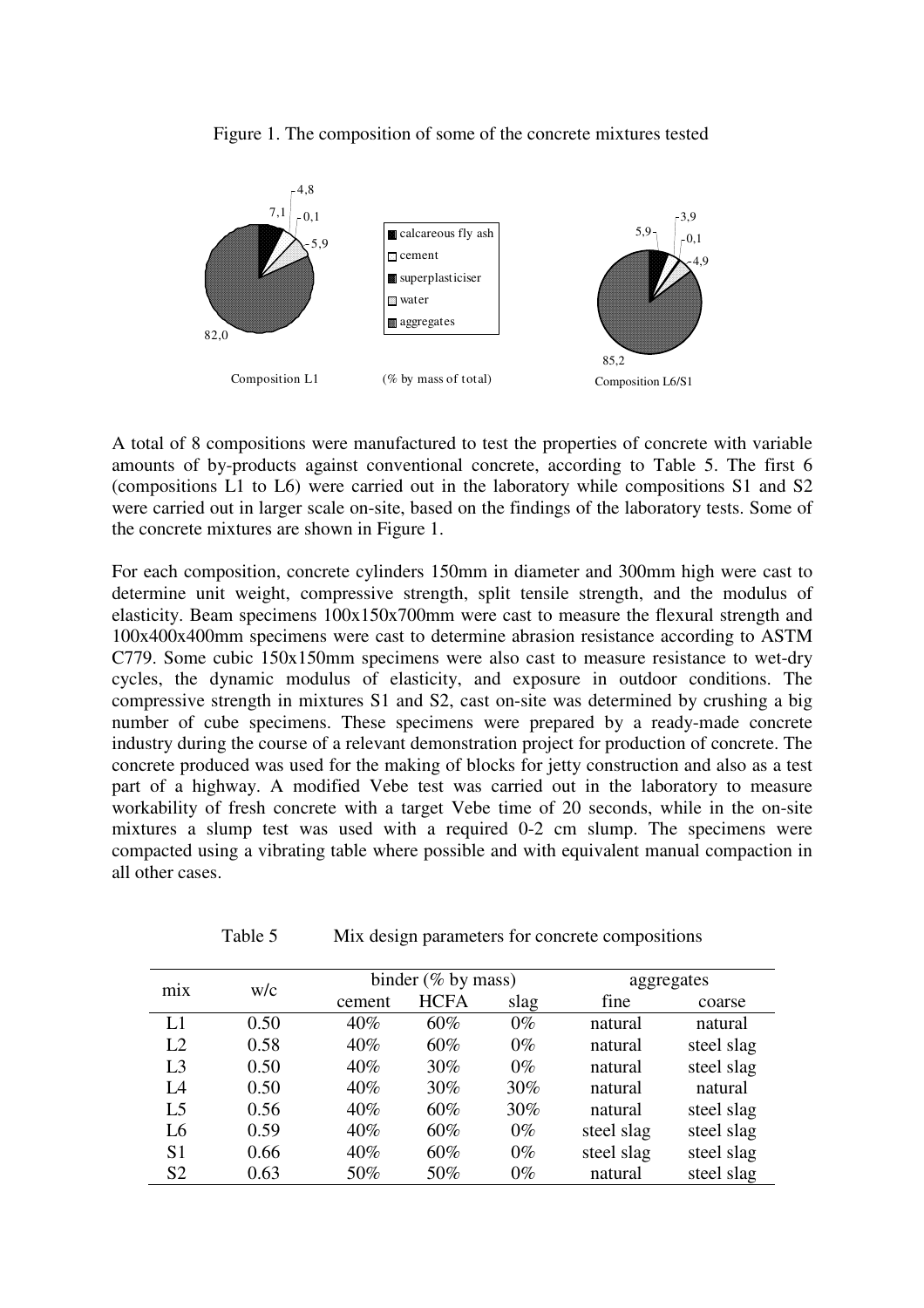| Binder                  | $C+F$ | $C+F$          | $C+F+S$        | $C+F+S$ | $C+F$          | $C+F$ | $C+F$  | $C+F$   |
|-------------------------|-------|----------------|----------------|---------|----------------|-------|--------|---------|
| Aggregates              | L     | $L + S$        | $L + S$        | L       | $L + S$        | S     | S      | $R + S$ |
| Test                    | L1    | L <sub>2</sub> | L <sub>3</sub> | L4      | L <sub>5</sub> | L6    | $S1^*$ | $52^*$  |
| Unit weight, $kg/m3$    | 2398  | 2535           | 2544           | 2348    | 2681           | 2887  | 2796   | 2674    |
| Compressive strength,   |       |                |                |         |                |       |        |         |
| MPa                     |       |                |                |         |                |       |        |         |
| 7 days                  | 20.5  | 13.8           | 14.4           | 7.4     | 18.1           | 14.4  |        |         |
| 28 days                 | 26.8  | 22.5           | 16.7           | 15.9    | 22.4           | 21.1  | 16.0   | 22.2    |
| Split tensile strength, |       |                |                |         |                |       |        |         |
| MPa, 28 days            | 3.46  | 2.75           | 2.39           | 1.73    | 4.72           | 2.13  | 3.16   | 2.38    |
| Flexural strength,      |       |                |                |         |                |       |        |         |
| MPa, 28 days            | 8.24  | 6.38           | 5.22           | 3.26    | 6.62           | 10.6  | 7.17   | 5.22    |
| Modulus of elasticity,  |       |                |                |         |                |       |        |         |
| GPa                     | 33.59 | 23.88          | 29.07          | 31.66   | 49.85          | 38.94 | 39.58  | 26.12   |
| Dynamic modulus of      |       |                |                |         |                |       |        |         |
| elasticity, GPa         | 102.8 | 90.1           | 86.5           | 87.4    | 111.5          | 94.3  | 81.6   | 91.6    |
|                         |       |                |                |         |                |       |        |         |

Table 6 Test data for concrete specimens prepared with cement, HCFA, steel slag, crushed limestone aggregate, and river sand

C: Cement, F: HCFA, L: Limestone, S: Slag, R: River sand (0-4mm)

\* characteristic values (according to conformance criteria)

# **RESULTS AND DISCUSSION**

The properties of concrete produced with cement, HCFA, steel slag and crushed limestone aggregate are summarised in Table 6. Results are discussed in detail in the following subsections.

#### **Unit Weight**

The unit weight of the concrete increased from 2348 kg/m<sup>3</sup> for a composition with only natural aggregates to 2535-2674 kg/m<sup>3</sup> for compositions with fine natural and slag coarse aggregates and to 2887 kg/m<sup>3</sup> for a composition with only slag aggregates. The high specific gravity of steel slag aggregates resulted in the significant increase in the unit weight of the produced concrete, which is advantageous in some concrete applications.

#### **Mechanical Properties**

#### **Compressive strength**

The compressive strength reduced from 26.8 MPa for concrete with cement and fly ash as binder (L1) to 15.9-16.7 MPa for concrete with cement, fly ash and slag as binder (L4). This significant decrease led to the continuation of experiments with steel slags only as aggregates. Concrete with substitution of all natural aggregates with slags also decreased compressive strength from 26.8 MPa to 16.0-21.1 MPa. However, substitution of coarse natural aggregates with steel slag in 3 compositions resulted in compressive strength of 22.2-22.5 MPa, achieving an 83% of the strength of the reference concrete. This result shows the potential of coarse steel slag aggregates, along with their compatibility with fly ash as binder. Furthermore, 12 cubic specimens 150x150mm from each one of S1 and S2 mixtures were tested in compressive strength and gave average of 28.77 MPa and 27.13 MPa respectively.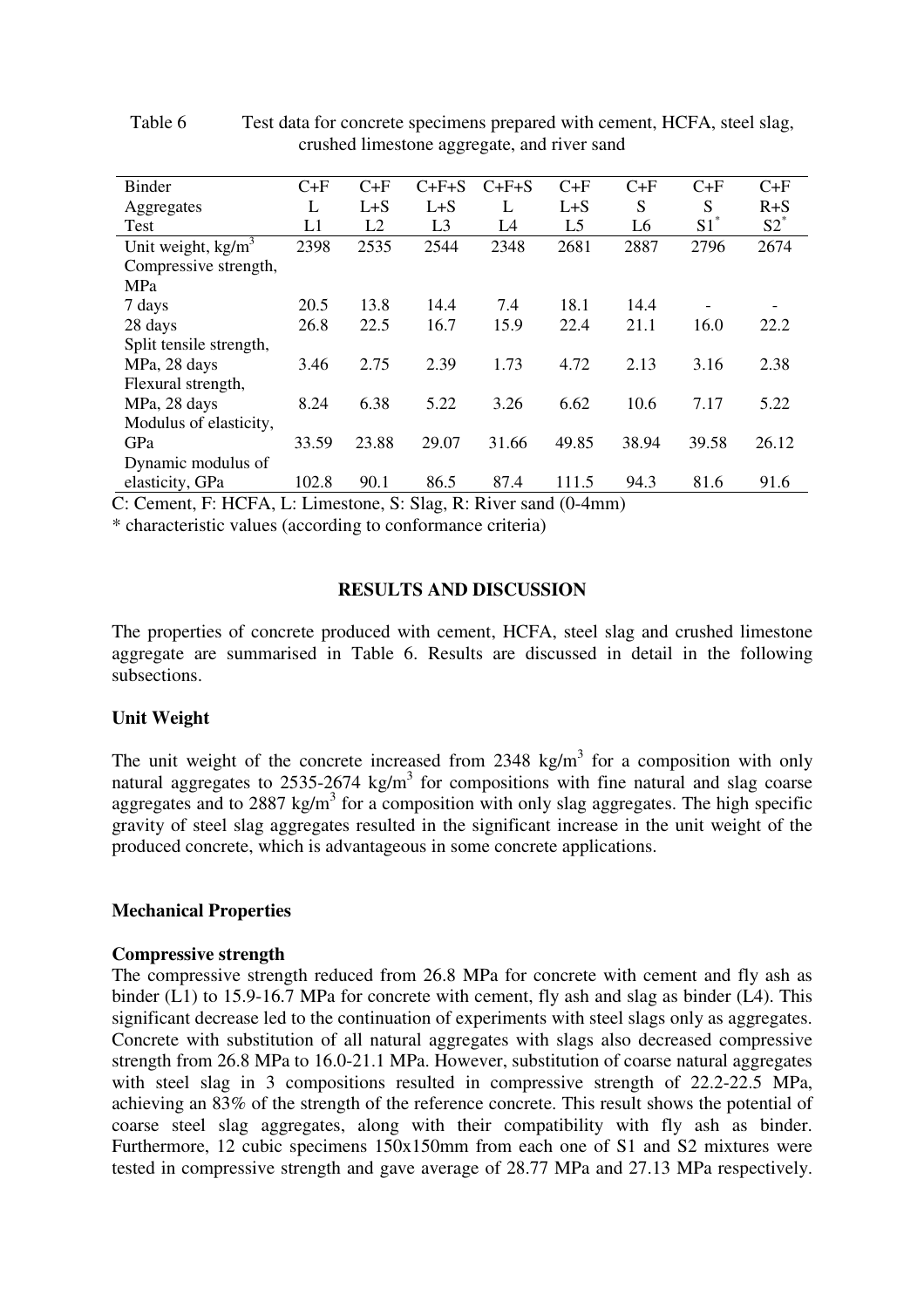These results along with the fulfilment of relevant criteria give to the concrete mixtures S1 and S2 a strength category of C16/20, accomplished with the use only 5% cement by mass. The compressive strength development of the different concrete mixtures can be seen in Figure 2.

# **Split tensile strength**

The split tensile strength also decreased from 3.46 MPa to 1.73-2.39 MPa, when steel slag was used as binder compared to concrete with cement and fly ash as binder. The importance of good compaction led to variability from 2.38 MPa to 4.72 MPa for concrete with coarse steel slag aggregates, however this type of concrete is still the closest to the reference fly ash concrete.

## **Flexural strength**

The flexural strength of concrete made only with steel slag as aggregates compared to the reference fly ash cement indicates that steel slag aggregates might have an advantage in this test. While in compression and split tensile strength compositions with all slag aggregates show a slight decline of strength compared to the fly ash-cement with natural aggregates compositions, in flexural strength the compositions show similar values.

## **Abrasion Test**

The abrasion resistance was measured using a modified ASTM C779 test. Three specimens from composition S1 with steel slag coarse aggregates were tested, giving an average gauge depth of 1.71mm, and three from composition S2, made only with steel slag aggregates, giving an average gauge depth of 2.51mm (Figure 3). In other words, abrasion resistance of concrete increased 31%, by substituting limestone aggregates with slag aggregates. This special feature of the steel slag aggregate concrete is of great importance in concrete pavement construction.



Figure 2. Compressive strength development of different concrete mixtures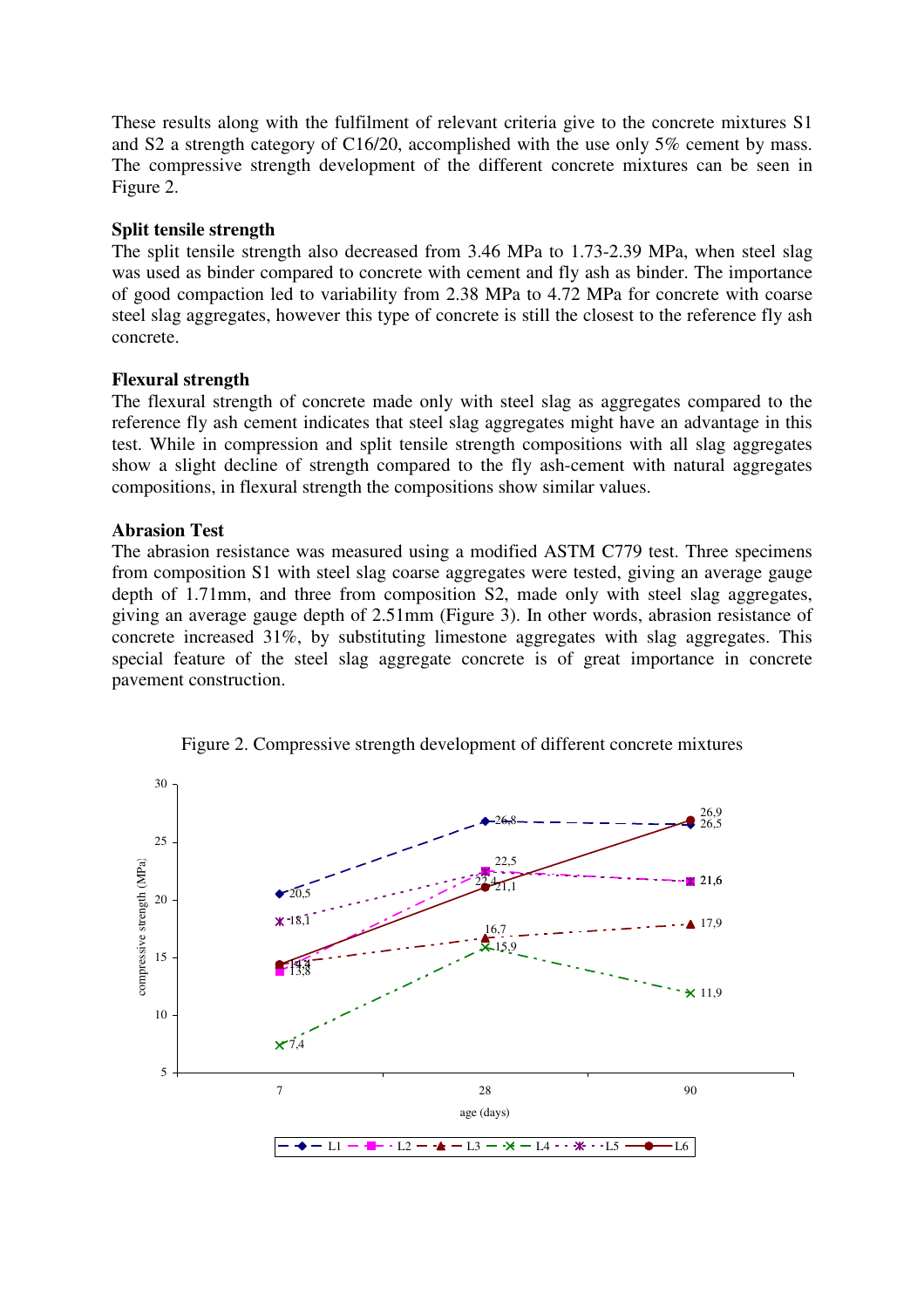Figure 3. Gauge depth measurement in abrasion resistance test



#### **Wet-Dry Cycles**

The objective of this test is to examine any colour or volume change in concrete after cyclical exposure to cycling wet-dry conditions. Concrete specimens from mixtures L1, L2, and L3, were tested in 3-day wet-dry cycles for a total period of 60 days. The results showed that substitution of cement with granulated steel slag might increase the water absorption rate of concrete (Figure 4). On the other hand, substitution of limestone with steel slag aggregates showed no significant change in the rate of water absorption. No leaching, change in volume or colour was observed in the specimens after the completion of the test.

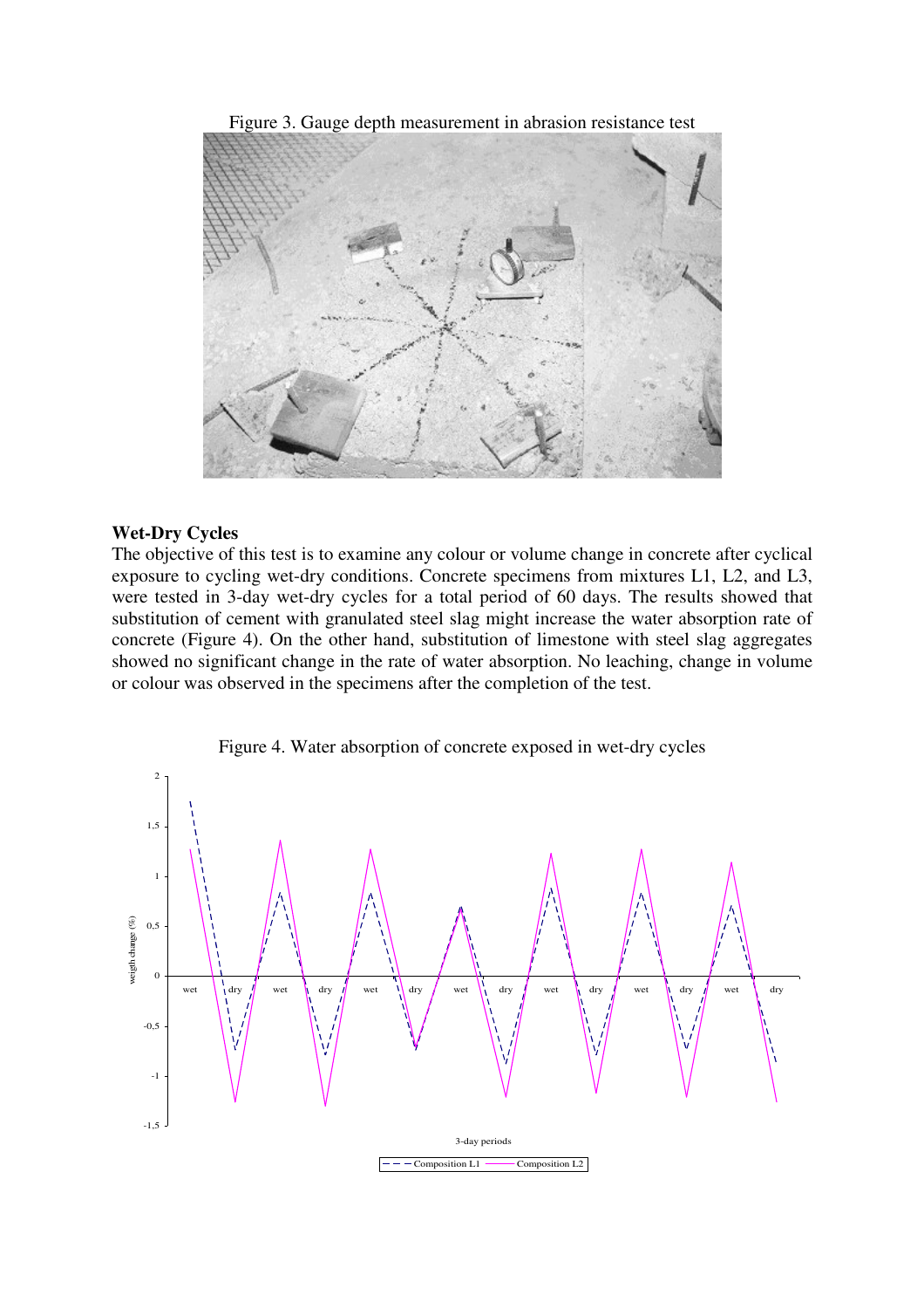

Figure 5. Elastic properties of different concrete mixtures

# **Exposure In Outdoor Conditions**

Same as above, concrete specimens from mixtures L1, L2, and L3 were left in outdoor conditions for a period of 360 days, to observe possible leaching, colour change, or any other deformation. After the completion of the test there was no leaching or any other visually noticeable change in any of the specimens.

# **Elastic Properties**

The modulus of elasticity and the dynamic modulus of elasticity were measured in each of the concrete mixtures and the results are presented in Figure 5. The substitution of natural aggregates with slag clearly increases both of these properties.

# **Retention Of Heavy Metals**

The objective of this test was the determination of heavy metals released by leaching and was carried out in carrot specimens taken from concrete with steel slag aggregates (the percentage of aggregates in total concrete being 80% by mass) and the content of heavy metals was determined after oxidation and leaching. The same test was carried out in the steel slag aggregates before their incorporation in the concrete mixture. The results of these tests are given in Table 7.

| Table 7 | Determination of heavy metals in steel slag aggregates and in concrete |
|---------|------------------------------------------------------------------------|
|         | prepared with >80% steel slag aggregates, (in mg/lt)                   |

|                                                                 |  |  | Fe Ni Cu Mn Zn Cr Cd Pb                 |  |
|-----------------------------------------------------------------|--|--|-----------------------------------------|--|
| Steel Slag                                                      |  |  | 17.3 0.28 2.42 6.00 6.25 0.46 1.00 3.04 |  |
| Concrete + steel slag $16.3$ 0.25 0.03 0.70 0.03 0.24 0.10 0.19 |  |  |                                         |  |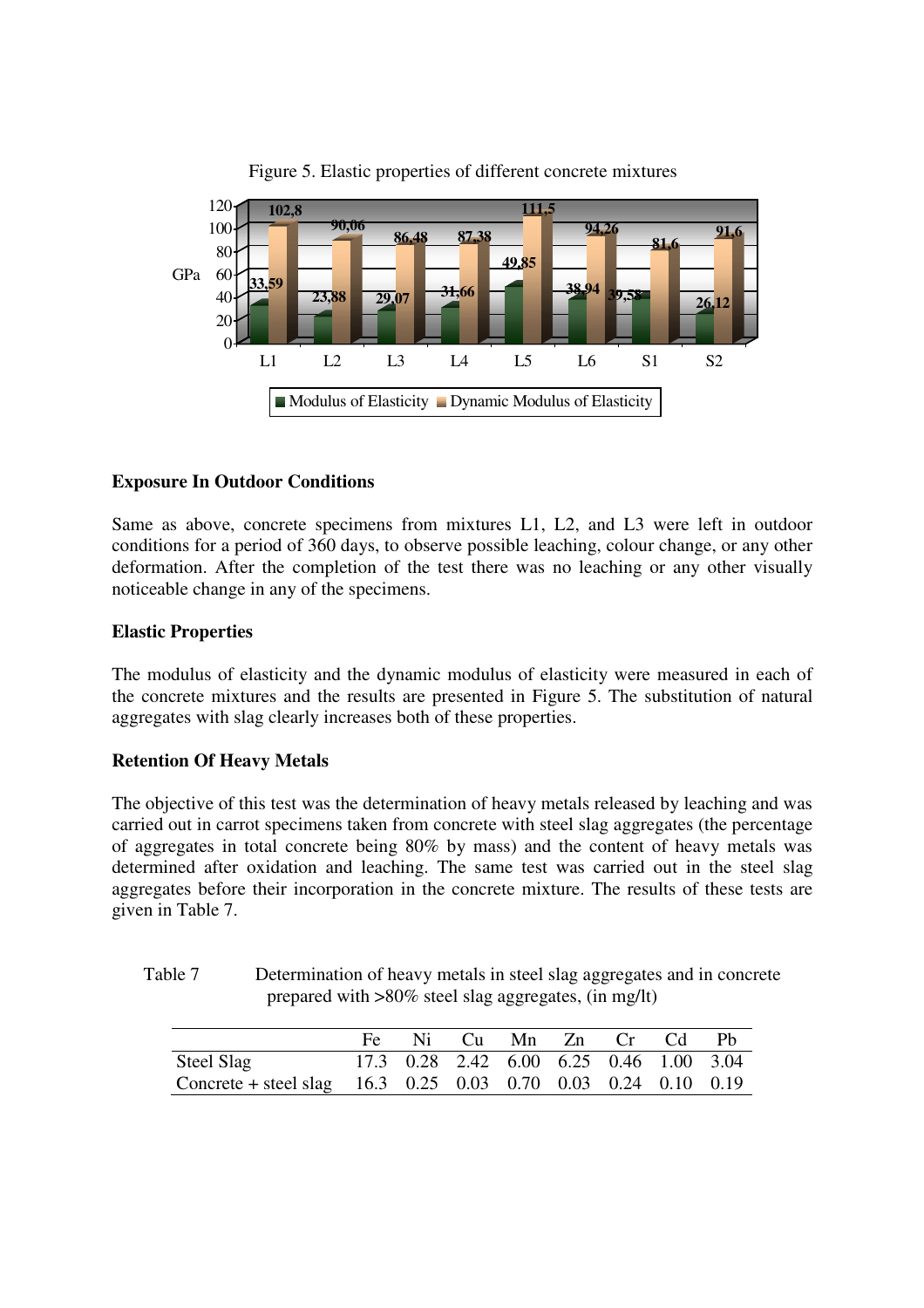# **Discussion**

The contribution of the fine portion of steel slag to the development of strength has been shown in Table 2 and it seems that its pozzolanicity is lower than that of fly ash, but steel slag cooperates with cement and fly ash.

The use of steel slag as aggregates in concrete shows some advantages, because:

- the concrete produced has a high unit weight, a desirable property in certain applications;
- the concrete produced has improved abrasion resistance compared to ordinary concrete;
- the transition zone of the matrix-aggregate is enforced, as can be seen in Figure 6 and this also might be the reason for the improvement in flexural strength of concrete with steel slag aggregates;
- the leaching of heavy metals from steel slag aggregates that are embodied in concrete is small compared to that of land-filling applications.

Figure 6. Matrix-aggregate transition zone in concrete with steel slag aggregates